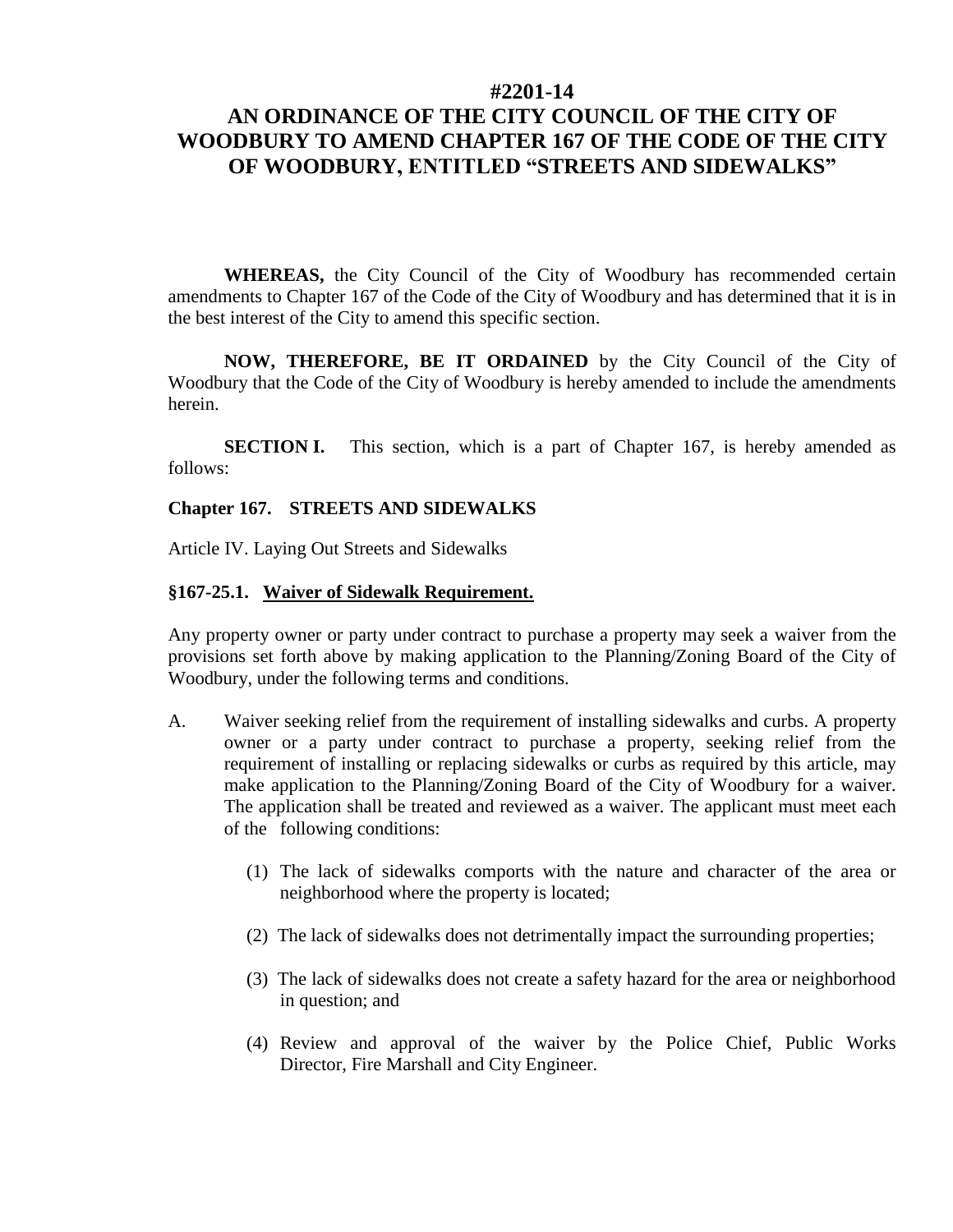### **#2201-14**

# **AN ORDINANCE OF THE CITY COUNCIL OF THE CITY OF WOODBURY TO AMEND CHAPTER 167 OF THE CODE OF THE CITY OF WOODBURY, ENTITLED "STREETS AND SIDEWALKS"**

- [B.](http://www.ecode360.com/26938996#26938996) Waiver seeking relief from the curb and sidewalk specifications. A property owner or a party under contract to purchase a property, seeking relief from the curb and sidewalk specifications as required by this article, may make application to the Planning/Zoning Board of the City of Woodbury for a waiver. The application shall be treated and reviewed as a waiver. The applicant must meet each of the following conditions:
	- (1) The waiver from the specifications comports with the nature and character of the area or neighborhood where the property is located;
	- (2) The waiver from the specifications does not detrimentally impact the surrounding properties;
	- (3) The waiver from the specifications does not or will not create a hazardous condition; and
	- (4) Review and approval of the waiver by the Police Chief, Public Works Director, Fire Marshall and City Engineer.
- C. Any property owner or party under contract to purchase a property seeking a waiver from Sections A and B of this Chapter shall be required to submit a completed application to the Planning/Zoning Board Secretary, Chief of Police, Public Works Director and City Engineer.
- D. Fees, costs and escrows in connection with waiver applications are generally not required. Upon submission of the application, the Planning/Zoning Board Secretary will determine if any escrow fees are required as detailed in [§35-27,](http://www.ecode360.com/11412626#11412626) as well as any applicable federal, state and local law or rule. If it is determined that any fees are required, said fees shall be paid upon request of the Planning/Zoning Board Secretary.
- E. Any applicant seeking a waiver set forth in this section shall not be required to provide notice to the public as required under N.J.S.A. 40:55D-1 et seq.

**SECTION II.** All prior Ordinances or parts of Ordinances inconsistent with the provisions of this Ordinance are hereby repealed to the extent of such inconsistency.

**SECTION III.** If any word, phrase, clause, section or provision in this Ordinance shall be found by any Court of competent jurisdiction to be unenforceable, illegal, or unconstitutional, such word phrase, clause, section or provision shall be severable from the balance of the Ordinance and the remainder of the Ordinance shall remain in full force and effect.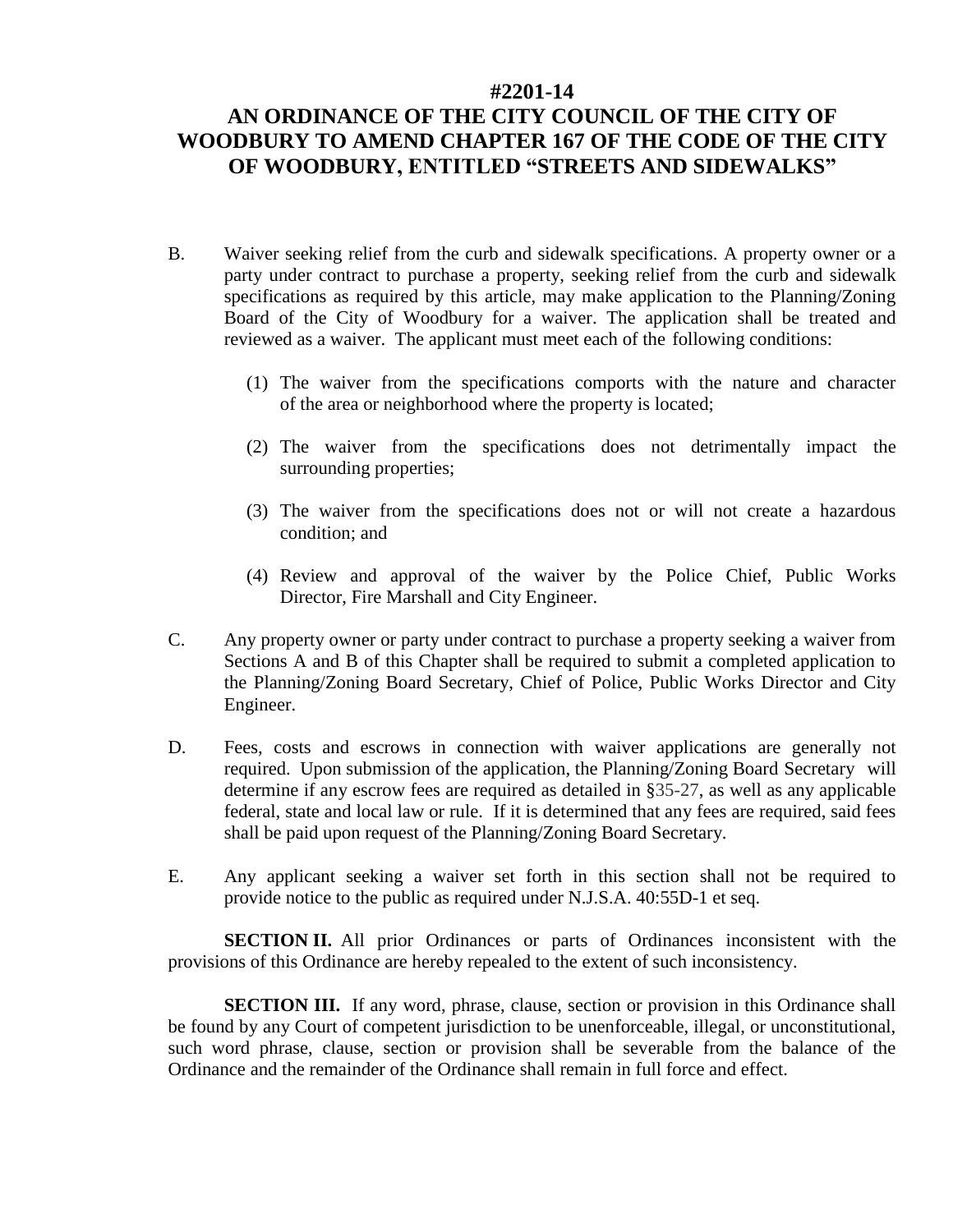# **#2201-14 AN ORDINANCE OF THE CITY COUNCIL OF THE CITY OF WOODBURY TO AMEND CHAPTER 167 OF THE CODE OF THE CITY OF WOODBURY, ENTITLED "STREETS AND SIDEWALKS"**

**SECTION IV.** This Ordinance shall take effect immediately after final passage and publication as required by law.

## **CITY OF WOODBURY**

## \_\_\_\_\_\_\_\_\_\_\_\_\_\_\_\_\_\_\_\_\_\_\_\_\_\_\_\_\_\_\_\_\_\_\_\_\_\_\_ **CNCL. PRES., WILLIAM H. FLEMING**

**ATTEST:**

**CITY CLERK, ROY DUFFIELD, RMC**

\_\_\_\_\_\_\_\_\_\_\_\_\_\_\_\_\_\_\_\_\_\_\_\_\_\_\_\_\_\_\_\_\_\_\_\_\_\_

## **CERTIFICATION OF CLERK**

The foregoing Ordinance was introduced at a meeting of the City Council of the City of Woodbury held on the 8<sup>th</sup> day of April 2014, and will be considered for final passage and adoption at a meeting of the City Council of the City of Woodbury to be held on April 22, 2014 at the 33 Delaware Street, Woodbury, New Jersey 08096, at which time any person interested therein will be given an opportunity to be heard.

**CITY CLERK, ROY DUFFIELD, RMC**

\_\_\_\_\_\_\_\_\_\_\_\_\_\_\_\_\_\_\_\_\_\_\_\_\_\_\_\_\_\_\_\_\_\_\_\_\_\_\_\_\_\_\_\_\_